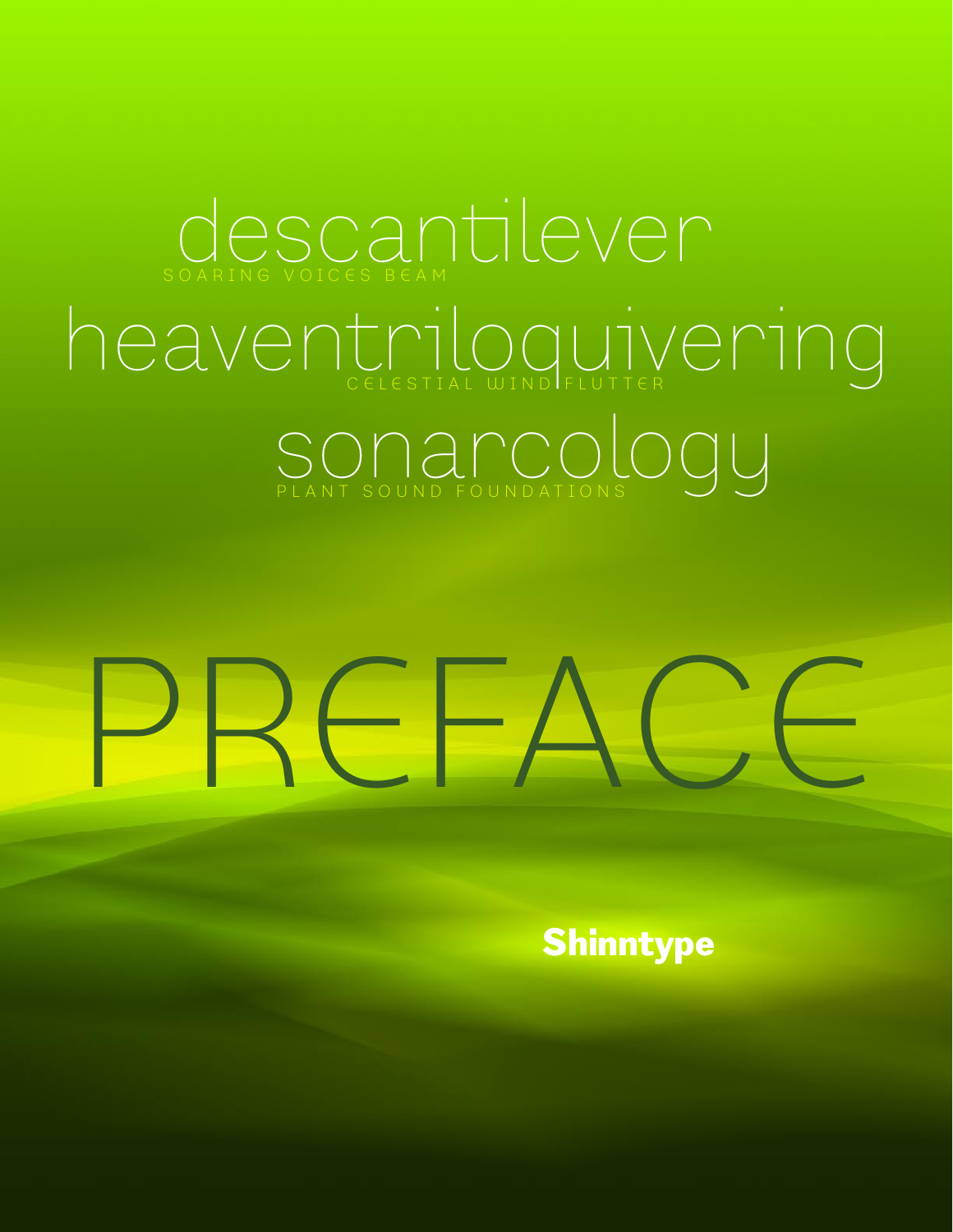## Preface

<del>nin</del><br>ABCdefghi1234 LIGHT ABCdefghi1234 воок<br>ABCdefghi1234 REGULAR ABCdefghi1234 。<br>ABCdefghi**123**4 BLACK ABCdefghi1234 THIN ITALIC *ABCdefghi1234* LIGHT ITALIC *ABCdefghi1234*

<sub>BOOK ITALIC</sub><br>ABCdefghi1234 REGULAR ITALIC *ABCdefghi1234* <u>bold ITALIC</u><br>ABCdefghi1234 <u>BLACK ITALIC</u><br>**ABCdefghi1234** 

#### A NEW STRATEGY OF COLOR

The established classes of sans serif typeface achieve a dynamic balance between stroke and space by combining diversity of letterform ("circles, squares and triangles") with evenness of fit.

Preface switches the emphasis, driving out diagonals to create a dominant harmony of curves and perpendiculars, matched with a greater variety of inter-character space shapes. This is achieved by extra width in the "f" and "t", and by an openness that accompanies the wide tails of the "a" and "l", the long ear of the "r", and the serif of the "i".

En masse, Preface exhibits a different texture than the traditional sans serif faces, but one that is nonetheless smooth and precise.

**Shinntupe** 42 John Street, Orangeville ON L9W 2P3 nick@shinntype.com

double haiku; Eric Shinn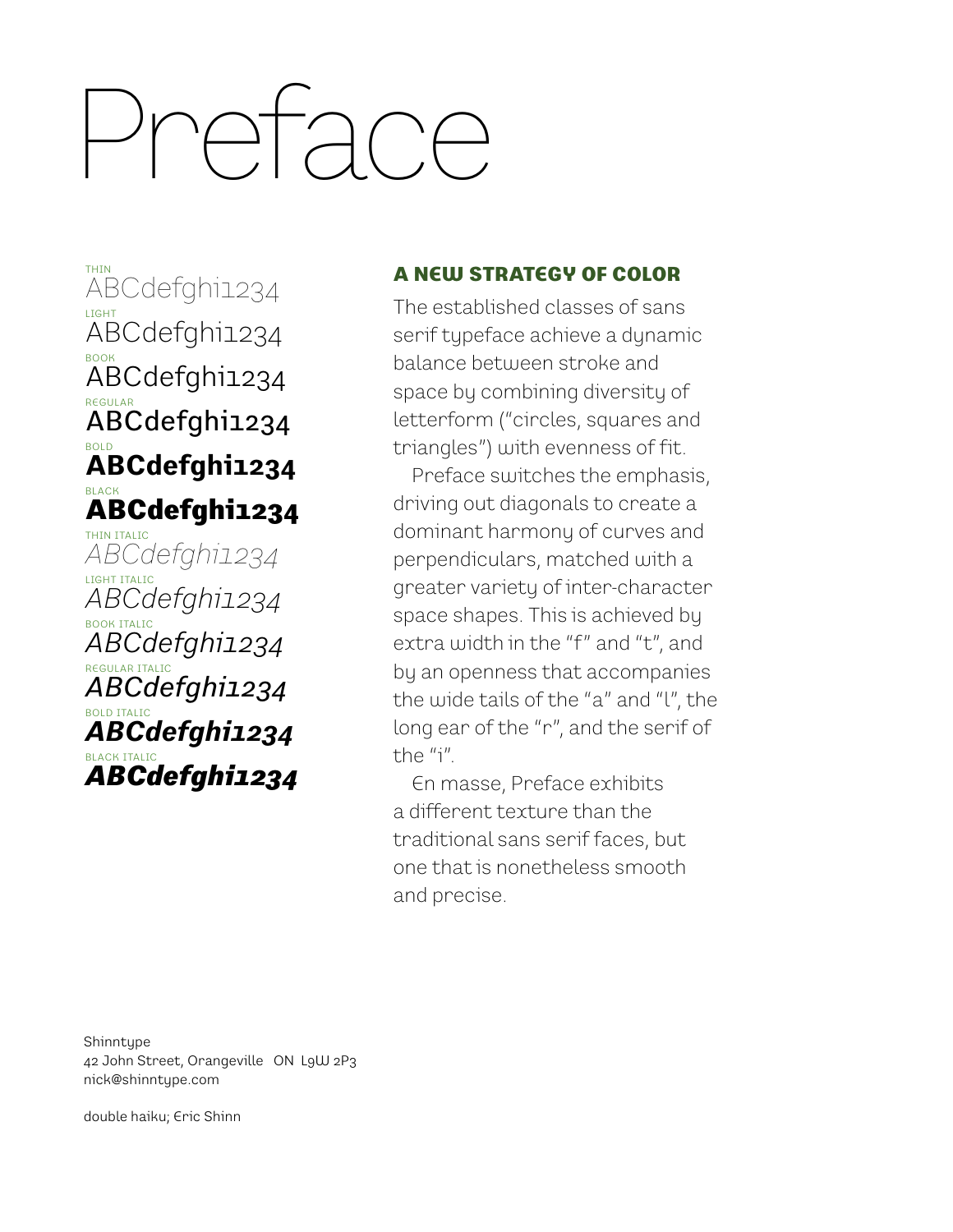## ABCDEFG HIJKLMN OPQRSTU VUJXY&Z abcdeefghij klmnopgr stuvwxyz?! 0123456789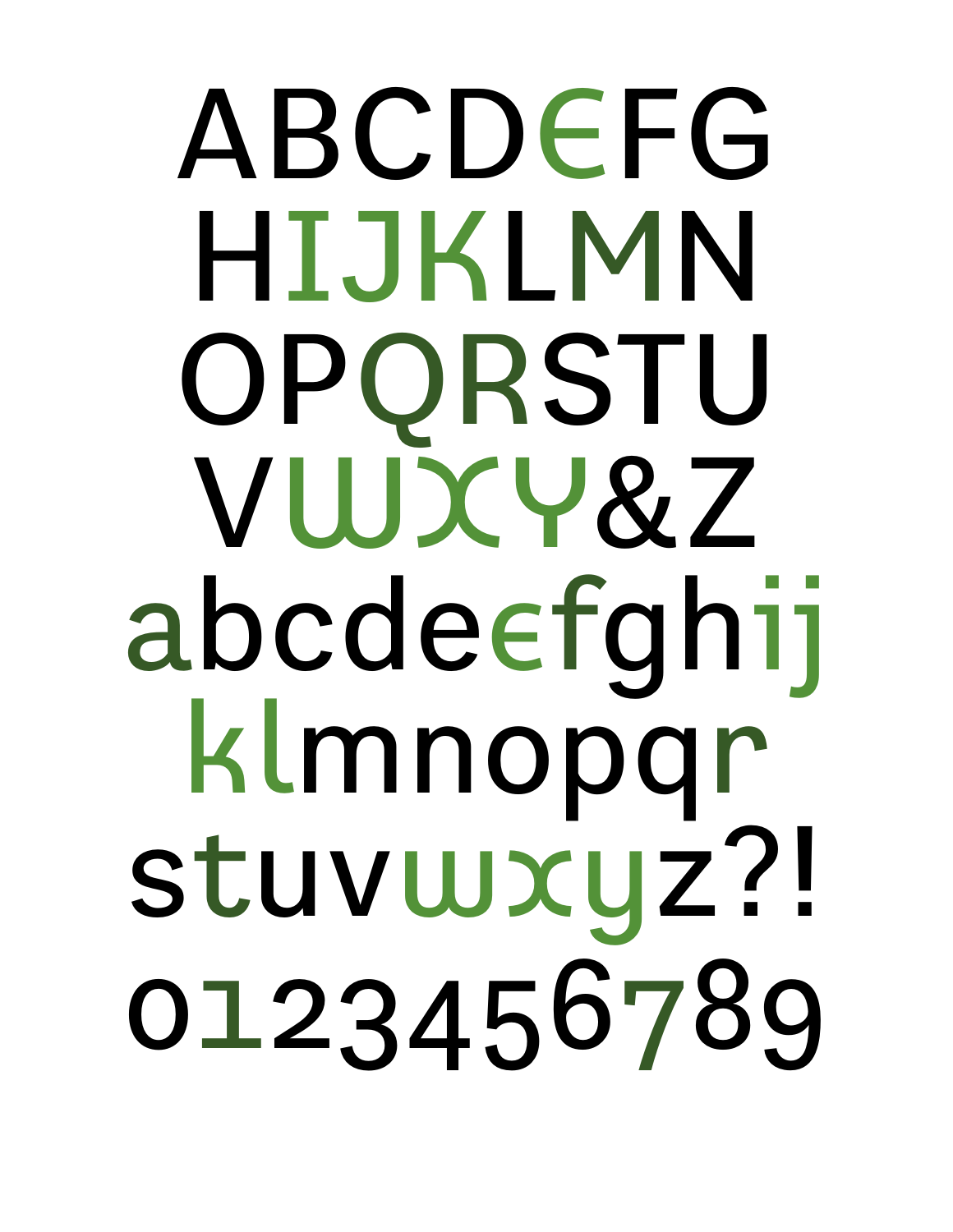## TOMM

### The formal qualities

### The formal qualities of a tupe-

The formal qualities of a typeface energize, facilitate and inform the typographic layout.

The formal qualities of a typeface energize, facilitate and inform the typographic layout. Skilled typographers will lever-

 $\frac{1}{14/15}$ 

The formal qualities of a typeface energize, facilitate and inform the typographic layout. Skilled typographers

 $\overline{9/10}$ 

The formal qualities of a typeface energize, facilitate and inform the typographic layout. Skilled typographers will leverage the attributes of carefully selected fonts to enhance the personality of the page, thereby standing

The formal qualities of a typeface energize, facilitate and inform the typographic layout. Skilled typographers

 $8/10$ 

 $\frac{12}{15}$ 

The formal qualities of a tupeface energize. facilitate and inform the typographic layout. Skilled typographers will leverage the attributes of judiciously chosen fonts to maximize the personality of the page, thereby standing

#### $10/11$

The formal qualities of a typeface energize, facilitate and inform the typographic layout. Skilled typographers will leverage the attributes

#### $7/8$

The formal qualities of a typeface ener gize, facilitate and inform the typographic layout. Skilled typographers will leverage the attributes of judiciously chosen fonts to maximize the personality of the page, thereby standing out from the crowd.

abcdeefghijklmnopgrstuvwxyz ABCDEFGHIJKLMNOPORSTUVWXYZ #1234567890&?! aáàâãäåæçéèêëfiflíiiiñºóòôõöøœBúùûü ÁÀÂÃÄÅÆÇÉÈËËÍÌÎĨÑÓÒÔÕÖØŒÚÙÛÜ  $\left(1 + \frac{1}{2} S^{\circ} \otimes S^{\circ} \otimes \cdots \otimes S^{\circ} \otimes S^{\circ} \otimes S^{\circ} \otimes S^{\circ} \otimes S^{\circ} \otimes S^{\circ} \otimes S^{\circ} \otimes S^{\circ} \otimes S^{\circ} \otimes S^{\circ} \otimes S^{\circ} \otimes S^{\circ} \otimes S^{\circ} \otimes S^{\circ} \otimes S^{\circ} \otimes S^{\circ} \otimes S^{\circ} \otimes S^{\circ} \otimes S^{\circ} \otimes S^{\circ} \otimes S^{\circ} \otimes S^{\circ} \otimes S^{\circ} \otimes S^$  $(SEEffCx)|i=-\pm\div>>\gamma^2\sim\%$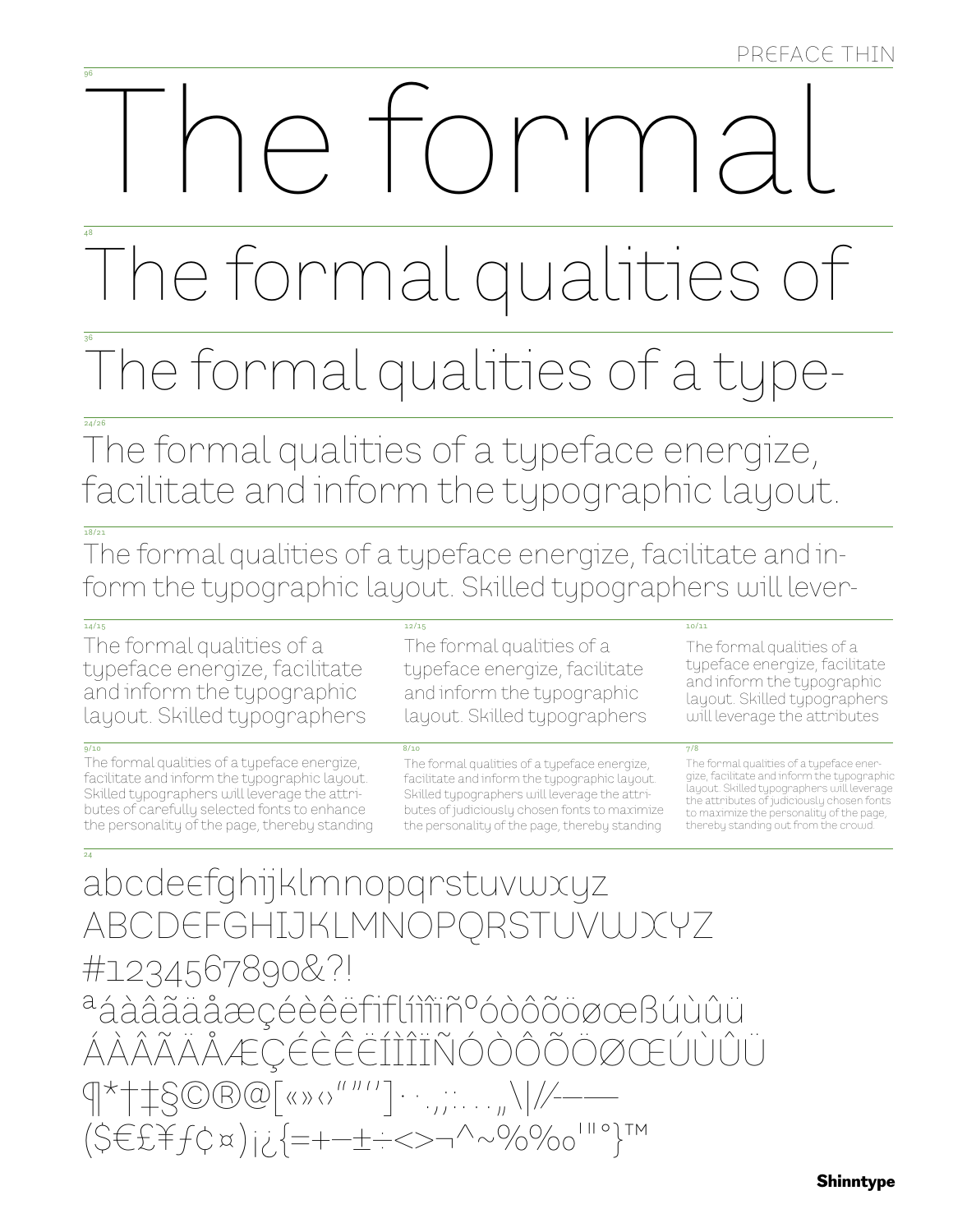## torma

### The formal qualities of

### The formal qualities of a type-

The formal qualities of a typeface energize, facilitate and inform the typographic layout. Skilled

The formal qualities of a typeface energize, facilitate and inform the typographic layout. Skilled typographers will leverage

 $\frac{1}{14/15}$ The formal qualities of a typeface energize, facilitate and inform the typographic layout. Skilled typographers

 $\frac{1}{9/10}$ The formal qualities of a typeface energize, facilitate and inform the typographic layout. Skilled typographers will leverage the attributes of carefully selected fonts to enhance the personality of the page, thereby standing

The formal qualities of a typeface energize, facilitate and inform the typographic layout. Skilled typographers

#### $8/10$

 $\frac{12}{15}$ 

The formal qualities of a typeface energize, facilitate and inform the typographic layout. Skilled typographers will leverage the attributes of judiciously chosen fonts to maximize the personality of the page, thereby standing

#### $10/11$

The formal qualities of a typeface energize, facilitate and inform the typographic layout. Skilled typographers will leverage the attributes

#### $7/8$

The formal qualities of a typeface ener gize, facilitate and inform the typographic layout. Skilled typographers will leverage the attributes of judiciously chosen fonts to maximize the personality of the page, thereby standing out from the crowd. The

abcdeefghijklmnopgrstuvwxyz ABCDEFGHIJKLMNOPORSTUVWXYZ #1234567890&?! aáàâãäåæçéèêëfiflíîîiñ%óòôõöøœBúùûü ÁÀÂÃÄÅÆÇÉÈËËÎÎÎÎÑÓÒÔÕÖØŒŰÙÛŨ  $9*++50000$  (x) (s)  $10001$  ...,  $11111$  $(SEffCx)_{i\ell}=-\pm\div<>\gamma^20\%0''$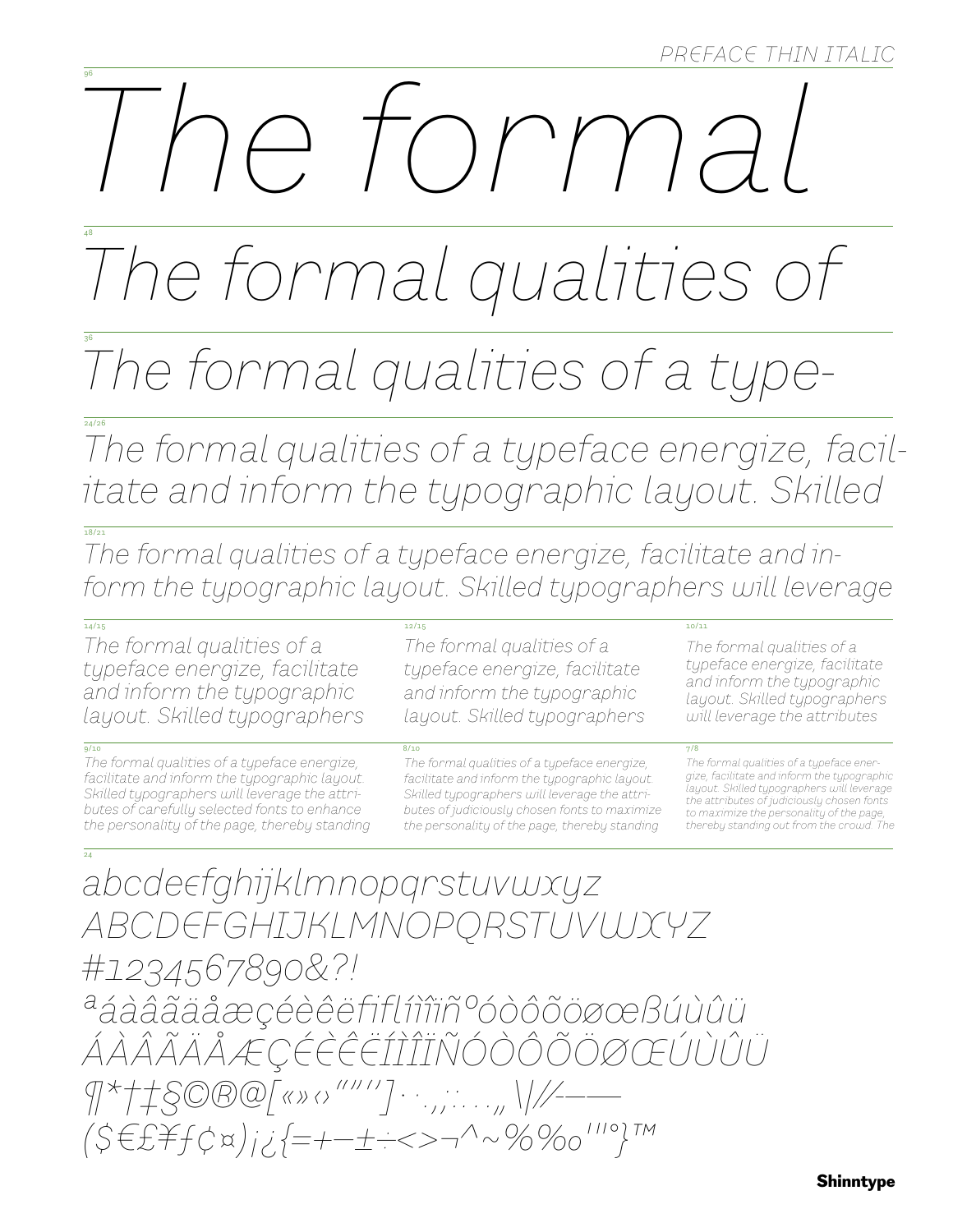## e torma

The formal qualities of

### The formal qualities of a type-

The formal qualities of a typeface energize, facilitate and inform the typographic layout.

The formal qualities of a typeface energize, facilitate and inform the typographic layout. Skilled typographers will lever-

 $\frac{12}{15}$ 

 $\frac{1}{14/15}$ The formal qualities of a typeface energize, facilitate and inform the typographic layout. Skilled typographers

 $\frac{1}{9/10}$ The formal qualities of a typeface energize, facilitate and inform the typographic layout. Skilled typographers will leverage the attributes of carefully selected fonts to enhance the personality of the page, thereby standing

The formal qualities of a typeface energize, facilitate and inform the typographic layout. Skilled typographers

 $8/10$ The formal qualities of a typeface energize. facilitate and inform the typographic layout. Skilled typographers will leverage the attributes of judiciously chosen fonts to maximize the personality of the page, thereby

#### $10/11$

 $7/8$ 

The formal qualities of a typeface energize, facilitate and inform the typographic layout. Skilled typographers will leverage the attributes

#### The formal qualities of a typeface energize, facilitate and inform the typographic layout. Skilled typographers will leverage the attributes of judiciously chosen fonts to maximize the personality of the page, thereby standing out from

abcdeefghijklmnopgrstuvwxyz ABCDEFGHIJKLMNOPORSTUVWXYZ #1234567890&?! aáàâãäåæçéèêëfiflíìîiñºóòôõöøœBúùûü ÁÀÂÃÄÅÆÇÉÈÊËÍÌÎÏÑÓÒÔÕÖØŒÚÙÛÜ  $\P^*$  +  $\frac{1}{2}$   $\mathcal{S}$   $\mathcal{O}$   $\mathcal{O}$   $\mathcal{O}$   $\left[\n \begin{array}{c} \mathcal{O} & \mathcal{O} \end{array} \right]$   $\cdots$  ,  $\cdots$  ,  $\left| \mathcal{O} \right|$  $(SEEffcx)_{12}=-\pm\div\leftarrow\rightarrow\sim\%$ %'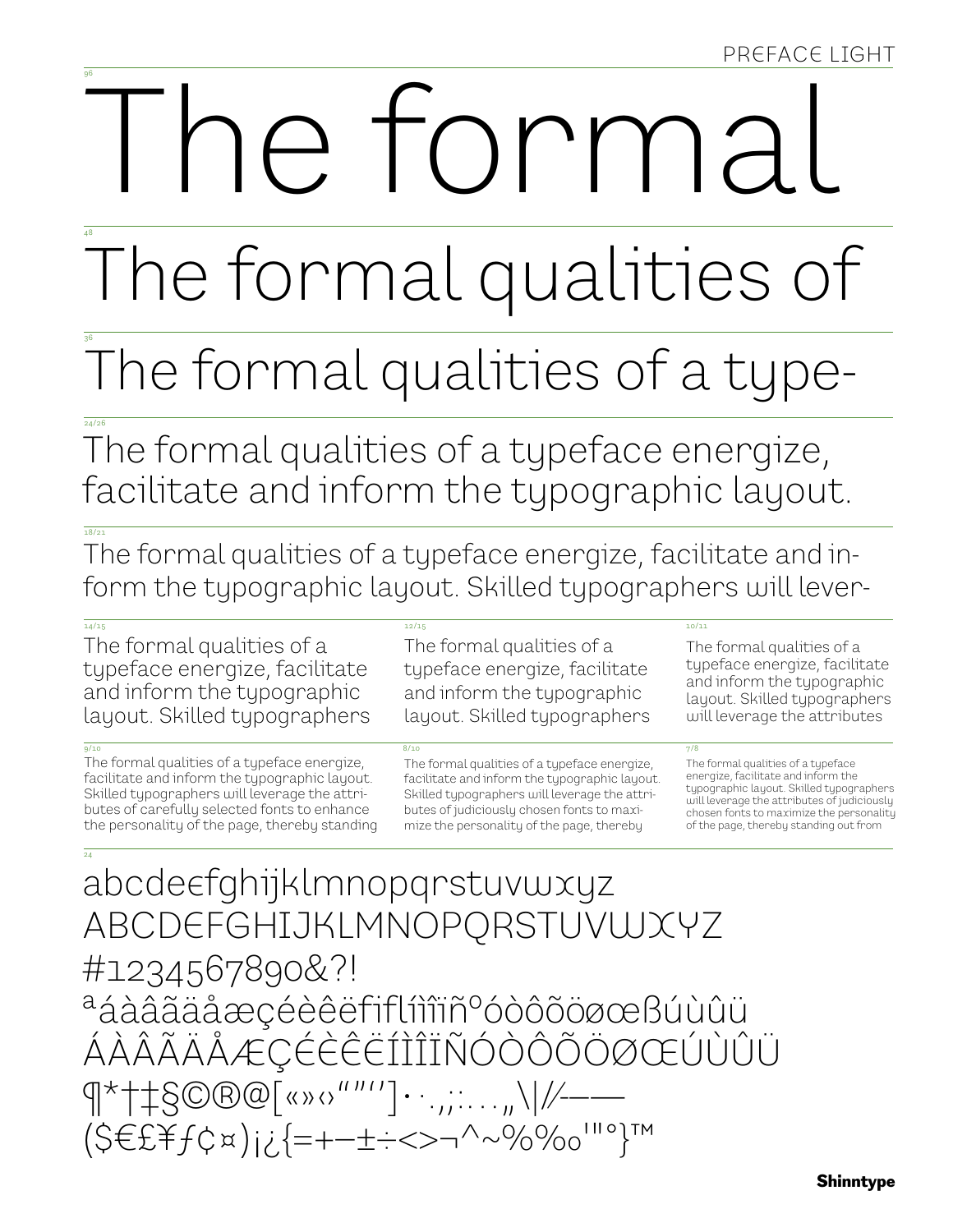## e tormal

The formal qualities of

### The formal qualities of a type-

The formal qualities of a typeface energize, facilitate and inform the typographic layout.

The formal qualities of a typeface energize, facilitate and inform the typographic layout. Skilled typographers will lever-

 $\frac{12}{15}$ 

 $\frac{1}{14/15}$ The formal qualities of a typeface energize, facilitate and inform the typographic layout. Skilled typographers

The formal qualities of a typeface energize, facilitate and inform the typographic layout. Skilled typographers will leverage the attributes of carefully selected fonts to enhance the personality of the page, thereby standing

The formal qualities of a typeface energize, facilitate and inform the typographic layout. Skilled typographers

The formal qualities of a typeface energize, facilitate and inform the typographic layout. Skilled typographers will leverage the attributes of judiciously chosen fonts to maximize the personality of the page, thereby standing

The formal qualities of a typeface energize, facilitate and inform the typographic layout. Skilled typographers will leverage the attributes

 $\frac{10}{11}$ 

 $7/8$ 

The formal qualities of a typeface energize, facilitate and inform the typographic layout. Skilled typographers will leverage the attributes of judiciously chosen fonts to maximize the personality of the page, thereby standing out from

abcdeefghijklmnopqrstuvwxyz ABCDEFGHIJKLMNOPORSTUVWXYZ #1234567890&?! <sup>a</sup>áàâãäåæçéèêëfiflíîîïñ°óòôõöøœBúùûü ÁÀÂÃÄÅÆÇÉÈËËÎÎÎĨÑÓÒÔÕÖØŒŰÙÛÜ  $\frac{1}{2}$  +  $\frac{1}{2}$   $\frac{1}{2}$   $\frac{1}{2}$   $\frac{1}{2}$   $\frac{1}{2}$   $\frac{1}{2}$   $\frac{1}{2}$   $\frac{1}{2}$   $\frac{1}{2}$   $\frac{1}{2}$   $\frac{1}{2}$   $\frac{1}{2}$   $\frac{1}{2}$   $\frac{1}{2}$   $\frac{1}{2}$   $\frac{1}{2}$   $\frac{1}{2}$   $\frac{1}{2}$   $\frac{1}{2}$   $\frac{1}{2}$   $\frac{1}{2}$  $(S\in E\neq f\circ x)_{i\in I}$ =+-±-<>-^~%%0'"}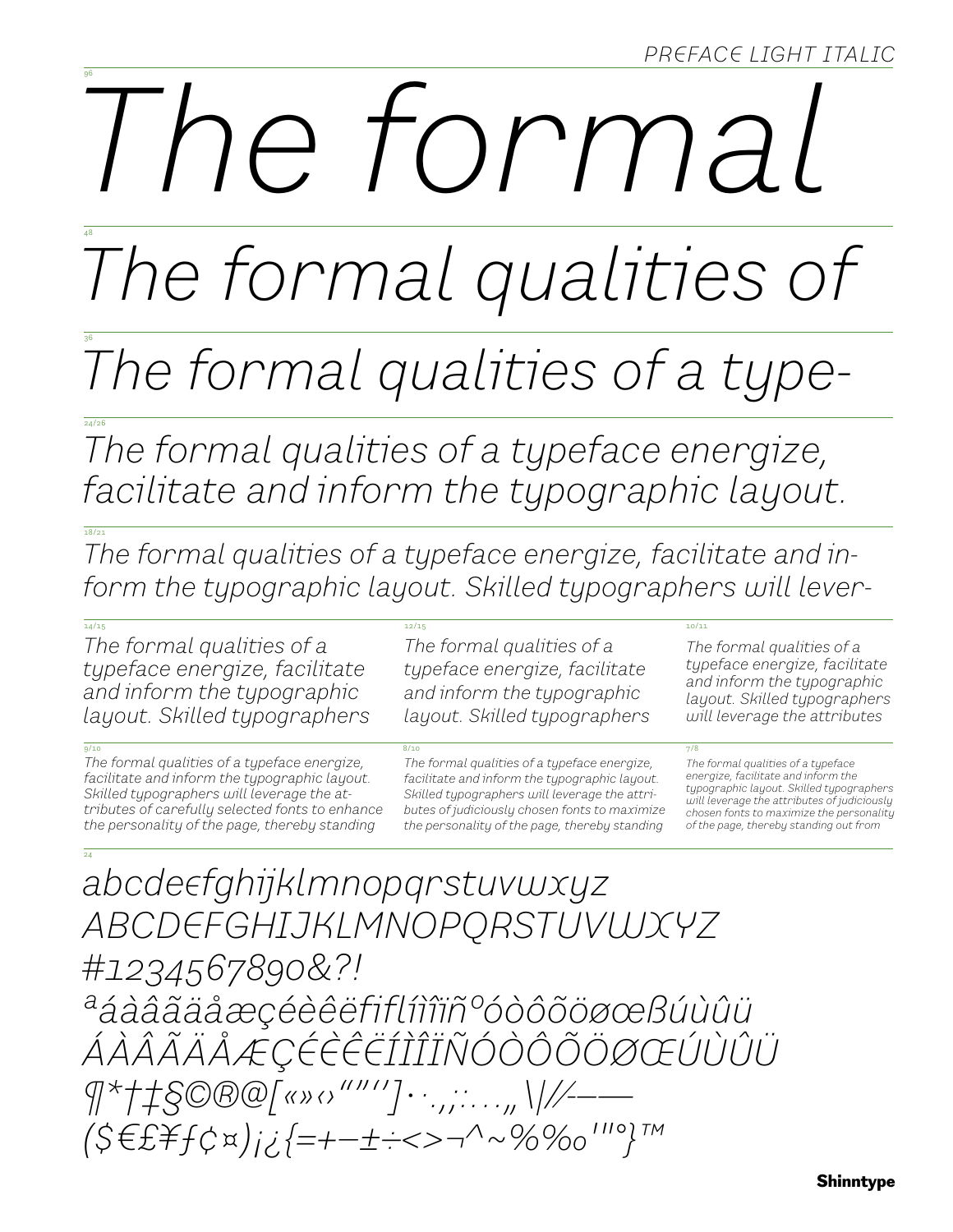# e torma

The formal qualities of

### The formal qualities of a type-

The formal qualities of a typeface energize, facilitate and inform the typographic layout.

The formal qualities of a typeface energize, facilitate and inform the typographic layout. Skilled typographers will lever-

 $\frac{12}{15}$ 

 $\frac{1}{14/15}$ The formal qualities of a typeface energize, facilitate and inform the typographic layout. Skilled typographers

The formal qualities of a typeface energize, facilitate and inform the typographic layout. Skilled typographers will leverage the attributes of carefully selected fonts to enhance the personality of the page, thereby standing

The formal qualities of a typeface energize, facilitate and inform the typographic layout. Skilled typographers

The formal qualities of a typeface energize, facilitate and inform the typographic layout. Skilled typographers will leverage the attributes of judiciously chosen fonts to maximize the personality of the page, thereby

The formal qualities of a typeface energize, facilitate and inform the typographic layout. Skilled typographers will leverage the attributes

 $10/11$ 

 $7/8$ 

The formal qualities of a typeface energize, facilitate and inform the typographic layout. Skilled typographers will leverage the attributes of judiciously chosen fonts to maximize the personality of the page, thereby standing out

abcdeefghijklmnopgrstuvwxyz ABCDEFGHIJKLMNOPQRSTUVWXYZ #1234567890&?! aáàâãäåæçéèêëfiflíìîïñºóòôõöøœßúùûü ÁÀÂÃÄÅÆÇÉÈËËÍÌÎÏÑÓÒÔÕÖØŒÚÙÛÜ  $\P^*$  +  $\frac{1}{8}$ ©®@[«»  $\circ$ ""''] • ..,;....,,\|//--- $(SEEffcx)_{i\ell}$  = + - ± = < > - ^ ~ % %  $0^{1110}$  TM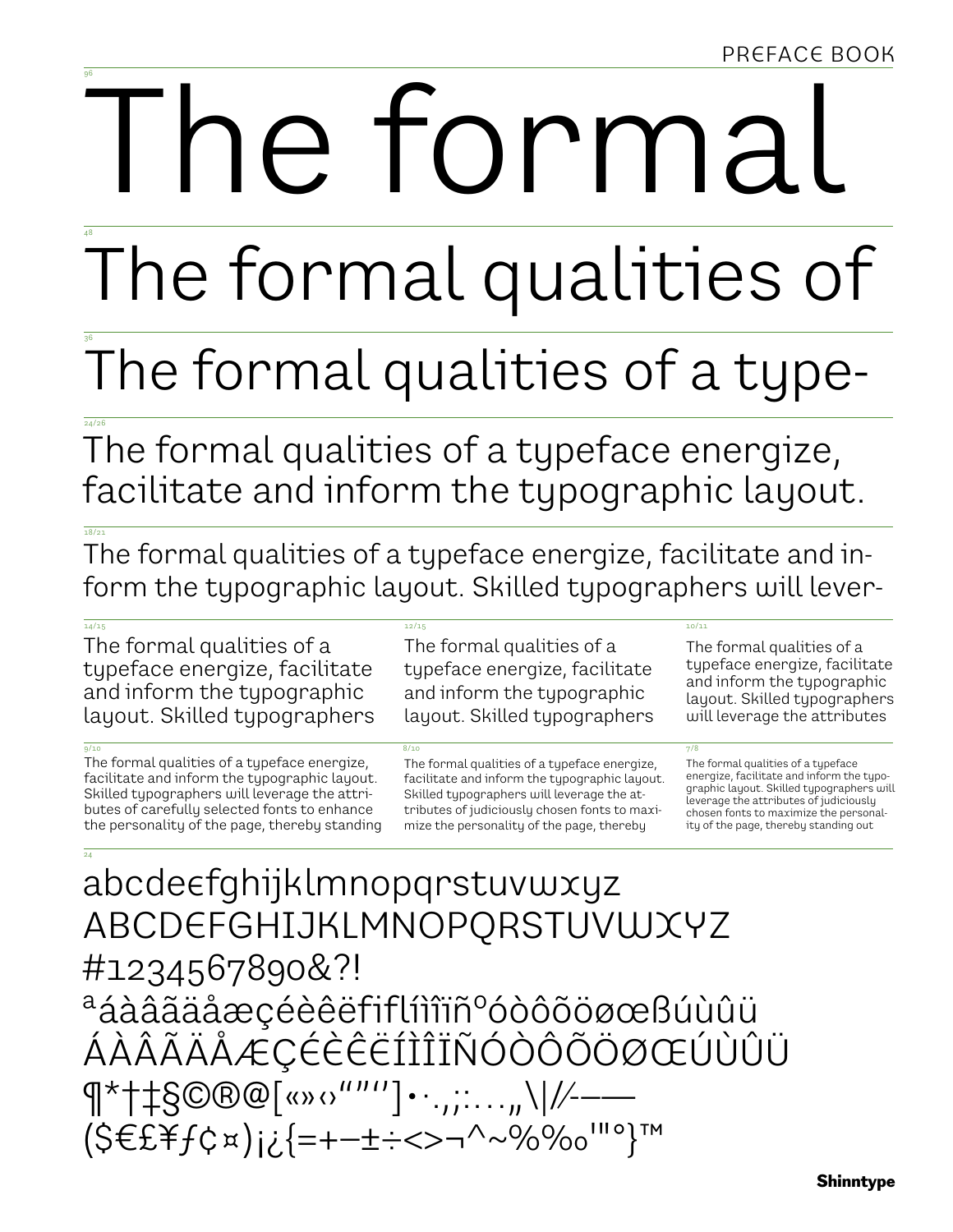PREFACE BOOK ITALIC

# The formal

The formal qualities of

#### The formal qualities of a type-

The formal qualities of a typeface energize, facilitate and inform the typographic layout.

The formal qualities of a typeface energize, facilitate and inform the typographic layout. Skilled typographers will lever-

 $\frac{12}{15}$ 

 $\frac{1}{14/15}$ The formal qualities of a typeface energize, facilitate and inform the typographic layout. Skilled typographers

The formal qualities of a typeface energize, facilitate and inform the typographic layout. Skilled typographers will leverage the attributes of carefully selected fonts to enhance the personality of the page, thereby standing

The formal qualities of a typeface energize, facilitate and inform the typographic layout. Skilled typographers

The formal qualities of a typeface energize, facilitate and inform the typographic layout. Skilled typographers will leverage the attributes of judiciously chosen fonts to maximize the personality of the page, thereby

The formal qualities of a typeface energize, facilitate and inform the typographic layout. Skilled typographers will leverage the attributes

 $\frac{10}{11}$ 

 $7/8$ 

The formal qualities of a typeface energize, facilitate and inform the typographic layout. Skilled typographers will leverage the attributes of judiciously chosen fonts to maximize the personality of the page, thereby standing out

abcdeefghijklmnopqrstuvwxyz ABCDEFGHIJKLMNOPORSTUVWXYZ #1234567890&?! <sup>a</sup>áàâãäåæçéèêëfiflíìîïñ°óòôõöøœßúùûü ÁÀÂÃÄÅÆÇÉÈÊËÍÌÎÏÑÓÒÔÕÖØŒÚÙÛÜ  $\P^*$ † $\ddagger$ §©®@[«»  $\circ$ ""''] $\cdot \cdot \cdot \cdot \cdot \cdot \cdot \cdot \cdot \cdot \cdot$  \//- $(S \in E \neq f \circ \mathbb{R})$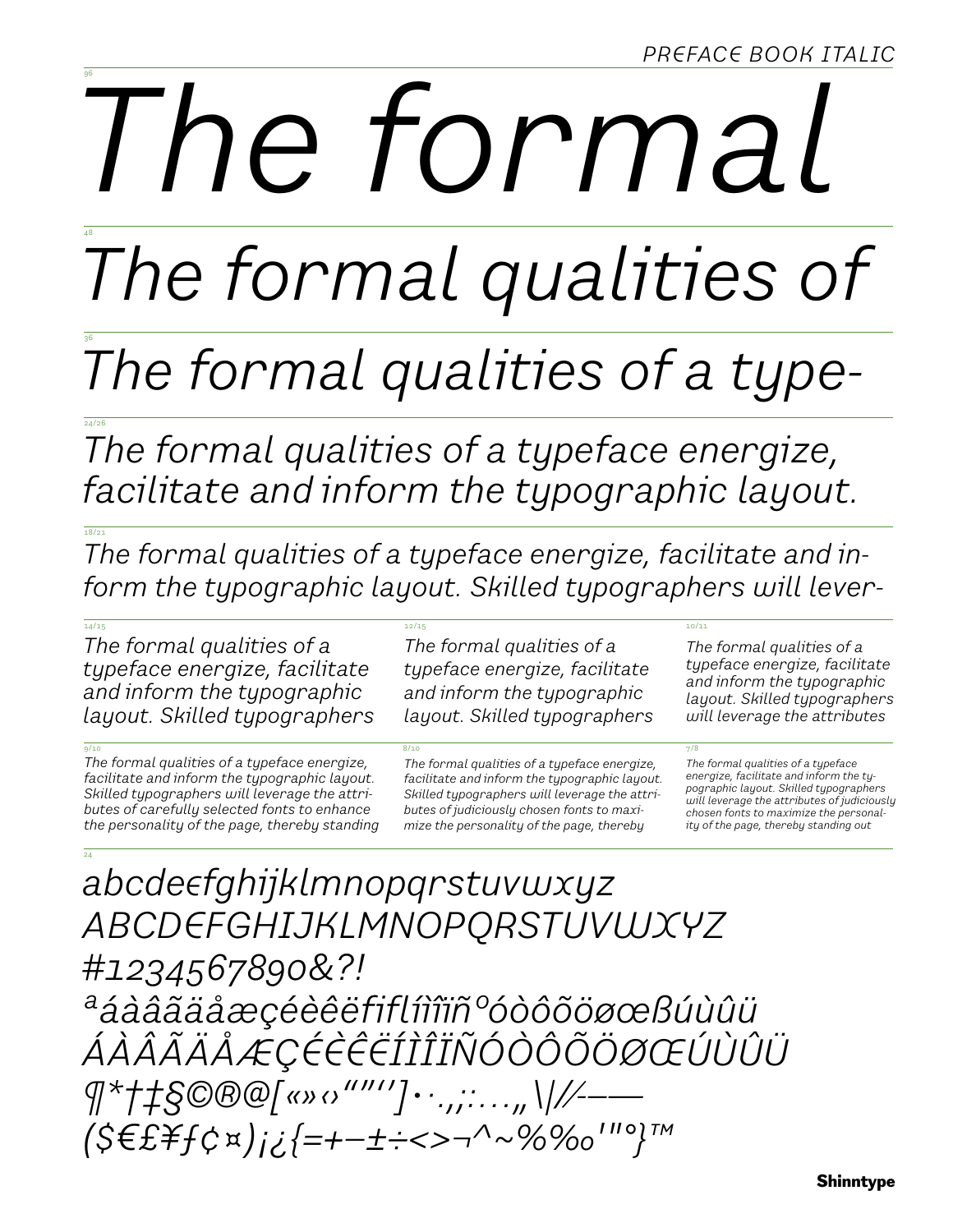# e formal

The formal qualities of

### The formal qualities of a type-

The formal qualities of a typeface energize, facilitate and inform the typographic layout.

The formal qualities of a typeface energize, facilitate and inform the typographic layout. Skilled typographers will

 $12/15$ 

 $\frac{1}{4/15}$ The formal qualities of a typeface energize, facilitate and inform the typographic layout. Skilled typographers

The formal qualities of a typeface energize, facilitate and inform the typographic layout. Skilled typographers will leverage the attributes of carefully selected fonts to enhance the personality of the page, thereby standThe formal qualities of a typeface energize, facilitate and inform the typographic layout. Skilled typographers

The formal qualities of a typeface energize, facilitate and inform the typographic layout. Skilled typographers will leverage the attributes of judiciously chosen fonts to maximize the personality of the page,

The formal qualities of a typeface energize, facilitate and inform the typographic layout. Skilled typographers will leverage

 $10/11$ 

 $7/8$ 

abcdeefghijklmnopgrstuvwxyz ABCDEFGHIJKLMNOPQRSTUVWXYZ #1234567890&?! aáàâãäåæçéèêëfiflíìîïñ°óòôõöøœßúùûü ÁÀÂÃÄÅÆÇÉÈÊËÍÌÎÏÑÓÒÔÕÖØŒÚÙÛÜ  $\P^*$ †‡§©®@[«»  $o$ ""'']•·.,;:...,,\|//--- $(SEEffCx)_{i\ell}$  = +-++<>-^~%%0'"0}

The formal qualities of a typeface energize, facilitate and inform the typographic layout. Skilled typographers will leverage the attributes of judiciously chosen fonts to maximize the personality of the page, thereby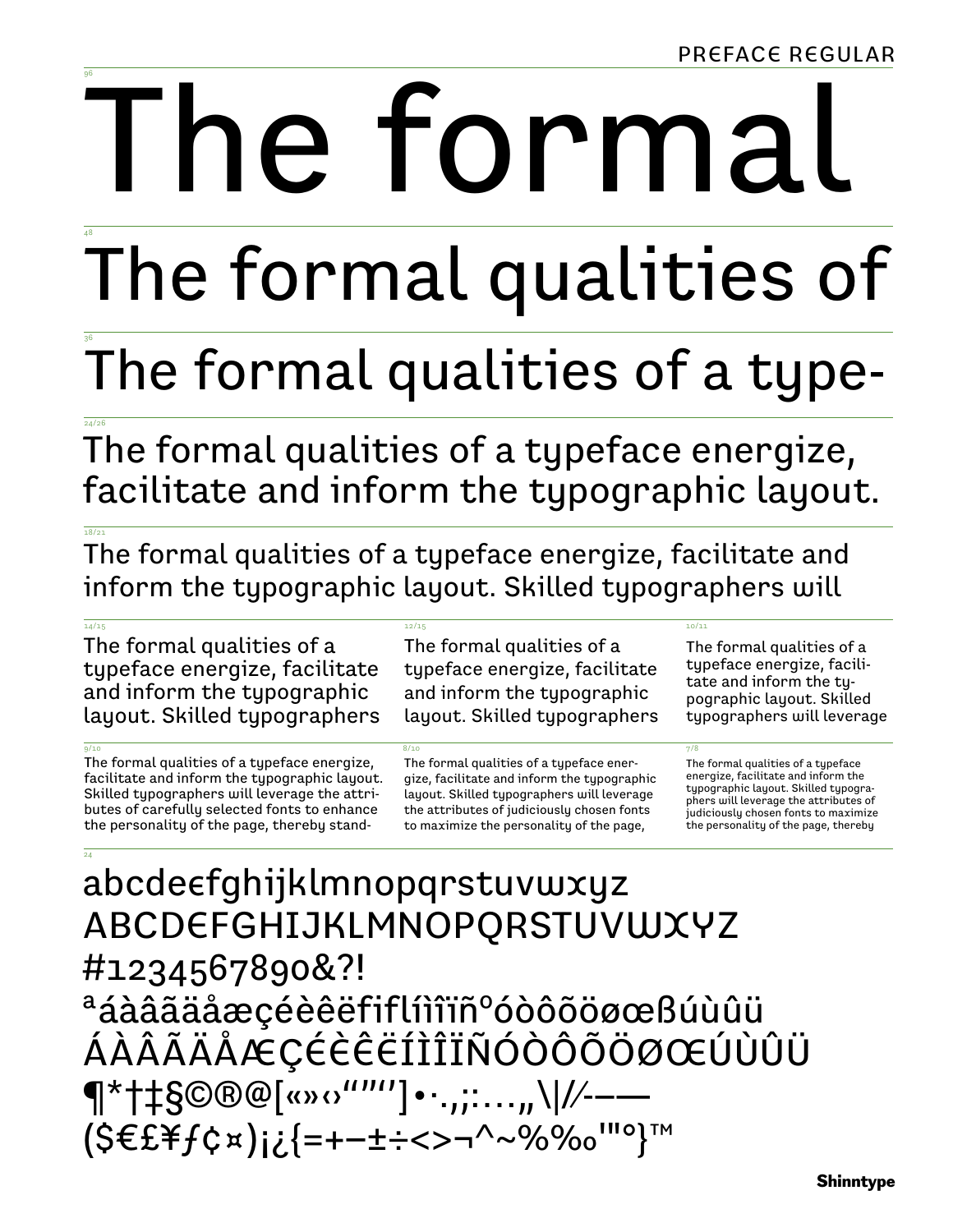*PREFACE REGULAR ITALIC* 

# The formal

The formal qualities of

### The formal qualities of a type-

The formal qualities of a typeface energize, facilitate and inform the typographic layout.

The formal qualities of a typeface energize, facilitate and inform the typographic layout. Skilled typographers will

 $\frac{12}{15}$ 

 $\frac{1}{14/15}$ The formal qualities of a typeface energize, facilitate and inform the typographic layout. Skilled typographers

The formal qualities of a typeface energize, facilitate and inform the typographic layout. Skilled typographers will leverage the attributes of carefully selected fonts to enhance the personality of the page, thereby

The formal qualities of a typeface energize, facilitate and inform the typographic layout. Skilled typographers

The formal qualities of a typeface energize, facilitate and inform the typographic layout. Skilled typographers will leverage the attributes of judiciously chosen fonts to maximize the personality of the page,

The formal qualities of a typeface energize, facilitate and inform the typographic layout. Skilled typographers will leverage the

 $10/11$ 

The formal qualities of a typeface energize, facilitate and inform the typographic layout. Skilled typographers will leverage the attributes of .<br>judiciously chosen fonts to maximize the personality of the page, thereby stand-

abcdeefghijklmnopqrstuvwxyz ABCDEFGHIJKLMNOPORSTUVWXYZ #1234567890&?! <sup>a</sup>áàâãäåæçéèêëfiflíìîiñ°óòôõöøœßúùûü ÁÀÂÃÄÅÆÇÉÈÊËÍÌÎÏÑÓÒÔÕÖØŒÚÙÛÜ  $\P^*$ † $\ddagger$ §©®@[«»  $\circ$ ""'']•·.,;:...,,\|//--- $(S \in E \ncong f \circ \kappa)_{i \in I}$ =+-±÷<>¬^~%‰'"°}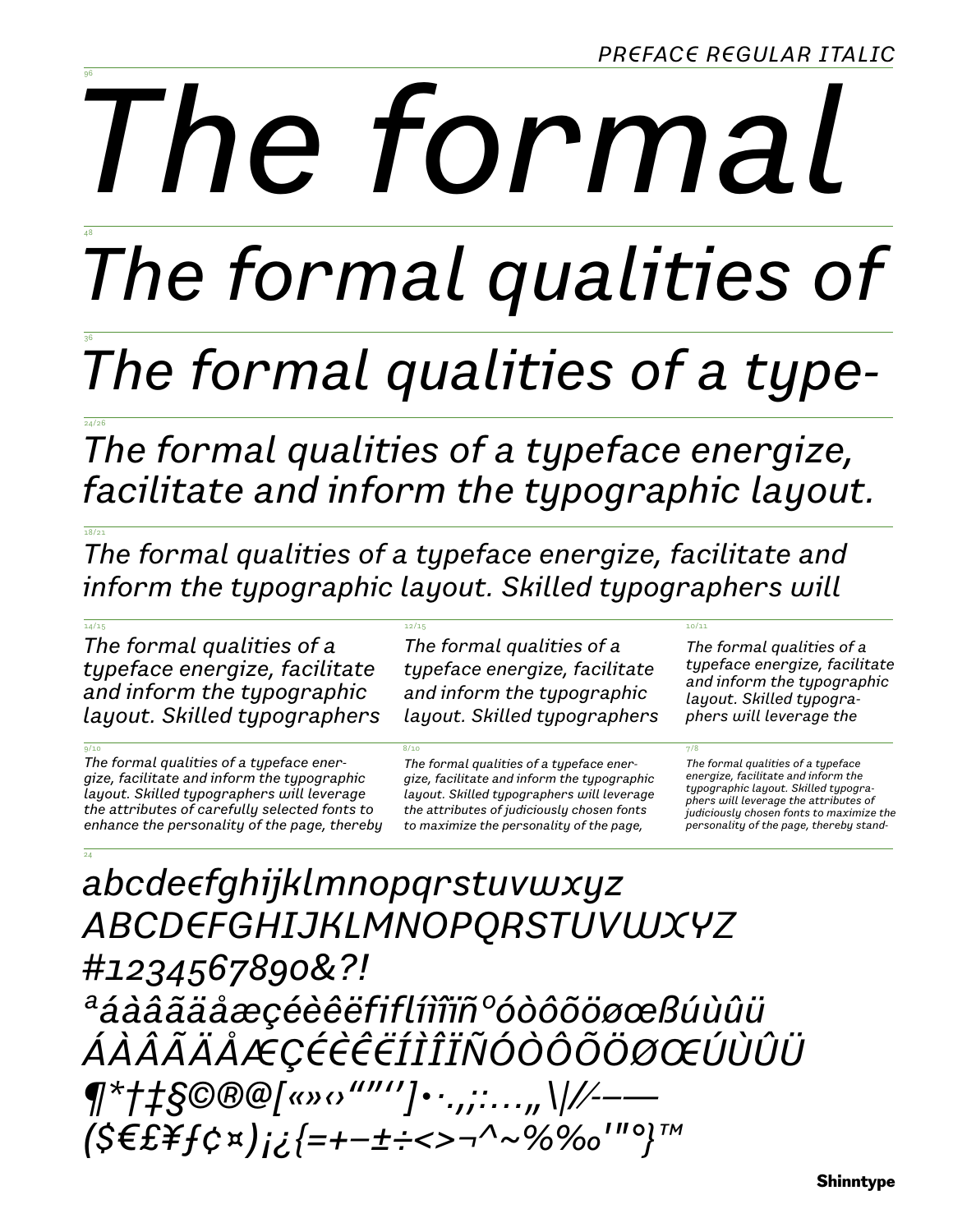## le tormal

### The formal qualities

### The formal qualities of a type

The formal qualities of a typeface energize, facilitate and inform the typographic layout

The formal qualities of a typeface energize, facilitate and inform the typographic layout. Skilled typographers will

 $12/15$ 

 $\frac{1}{4/15}$ The formal qualities of a typeface energize, facilitate and inform the typographic layout. Skilled ty-

The formal qualities of a typeface energize, facilitate and inform the typographic layout. Skilled typographers will leverage the attributes of carefully selected fonts to enhance the personality of the page, thereby

The formal qualities of a typeface energize, facilitate and inform the typographic layout. Skilled typogra-

The formal qualities of a typeface energize, facilitate and inform the typographic layout. Skilled typographers will leverage the attributes of judiciously chosen fonts to maximize the personality of the page,

The formal qualities of a typeface energize, facilitate and inform the typographic layout. Skilled typographers will leverage

 $10/11$ 

 $7/8$ 

#### abcde $\epsilon$ fghijklmnopqrstuvwxyz ABCDEFGHIJKLMNOPQRSTUVWXYZ #1234567890&?! <sup>a</sup>áàâãäåæçéèêëfiflíìîïñºóòôõöøœßúùûü ÁÀÂÃÄÅÆÇÉÈÊËÍÌÎÏÑÓÒÔÕÖØŒÚÙÛÜ ¶\*†‡§©®@[«»⇔""″]•·.,;:…,,\|/⁄--- $(S \in E \nightharpoonup f \circ \nightharpoonup)$   $i \in \{z + - \pm \div \lt> - \wedge \sim \% \% \circ \vee 0 \text{ mod } \}$

The formal qualities of a typeface energize, facilitate and inform the typographic layout. Skilled typographers will leverage the attributes of judiciously chosen fonts to maximize the personality of the page, thereby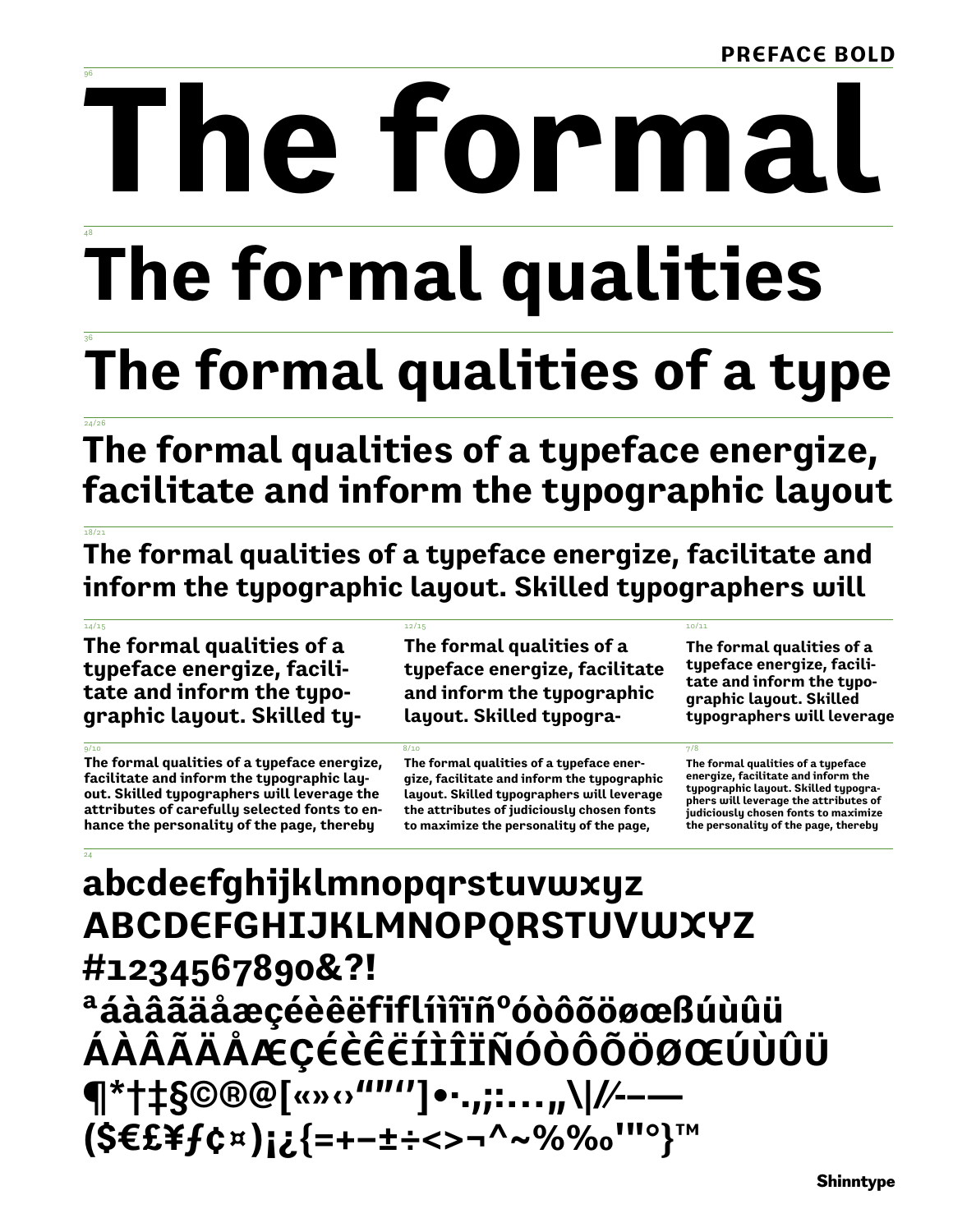# The formal

### The formal qualities

### The formal qualities of a type

The formal qualities of a typeface energize, facilitate and inform the typographic layout

The formal qualities of a typeface energize, facilitate and inform the typographic layout. Skilled typographers will

 $\frac{12}{15}$ 

 $\frac{1}{4/15}$ The formal qualities of a typeface energize, facilitate and inform the typographic layout. Skilled ty-

The formal qualities of a typeface energize, facilitate and inform the typographic layout. Skilled typographers will leverage the attributes of carefully selected fonts to enhance the personality of the page, thereby

The formal qualities of a typeface energize, facilitate and inform the typographic layout. Skilled typographers

The formal qualities of a typeface energize, facilitate and inform the typographic layout. Skilled typographers will leverage the attributes of judiciously chosen fonts to maximize the personality of the page,

The formal qualities of a typeface energize, facilitate and inform the typographic layout. Skilled typographers will leverage

 $\frac{10}{11}$ 

The formal qualities of a typeface energize, facilitate and inform the typographic layout. Skilled typographers will leverage the attributes of judiciously chosen fonts to maximize the personality of the page, thereby

#### abcde $\epsilon$ fghijklmnopqrstuvwxyz ABCDEFGHIJKLMNOPQRSTUVWXYZ #1234567890&?! <sup>a</sup>áàâãäåæçéèêëfiflíìîïñ°óòôõöøœßúùûü ÁÀÂÃÄÅÆÇÉÈËËÍÌÎÏÑÓÒÔÕÖØŒÚÙÛÜ  $\P^*$ † $\ddagger$ §©®@[«»  $\circ$ ""'']•·.,;:...,,\|//-– (\$€£\f¢¤);¿{=+-±÷<>¬^~%‰'"°}™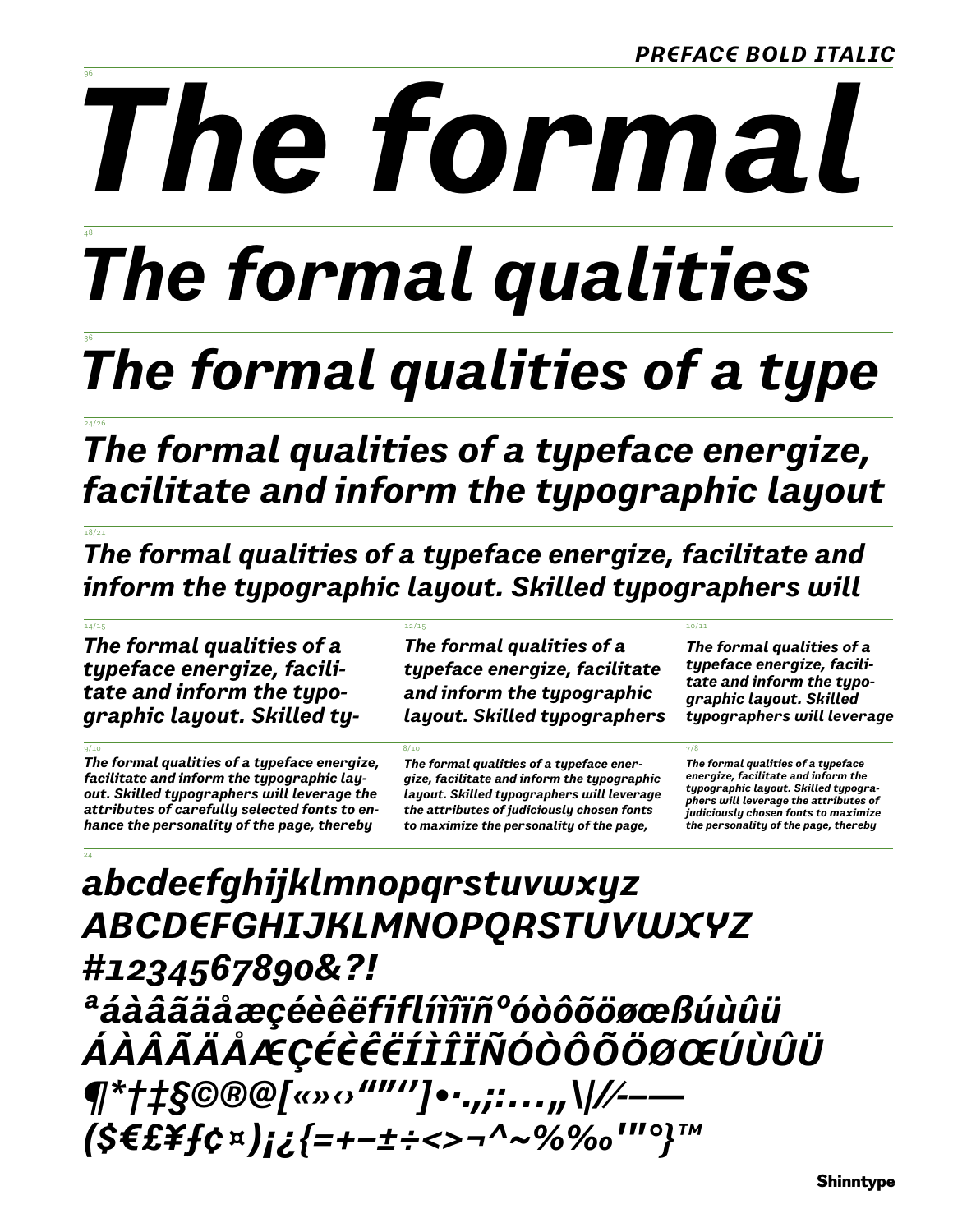## e forn

### **The formal qualities**

### The formal qualities of a typ

The formal qualities of a typeface energize, facilitate and inform the typographic lay-

The formal qualities of a typeface energize, facilitate and inform the typographic layout. Skilled typographers

 $12/15$ 

 $\frac{1}{4/15}$ The formal qualities of a typeface energize, facilitate and inform the typographic layout. Skilled

The formal qualities of a typeface energize, facilitate and inform the typographic layout. Skilled typographers will leverage the attributes of carefully selected fonts to enhance the personality of the page,

The formal qualities of a tupeface energize, facilitate and inform the typographic layout. Skilled

The formal qualities of a tupeface energize, facilitate and inform the typographic layout. **Skilled typographers will** 

 $10/11$ 

 $7/8$ 

#### abcde $\epsilon$ fghijklmnopqrstuvwxyz ABCDEFGHIJKLMNOPORSTUVWXYZ #1234567890&?! <sup>a</sup>áàâãäåæçéèêëfiflíìîïñºóòôõöøœßúùûü ÁÀÂÃÄÅÆÇÉÈÊËÍÌÎÏÑÓÒÔÕÖØŒÚÙÛÜ ¶\*†‡§©®@[«»⇔"""']•<sub>"</sub>,;:…,,\|/⁄--— (\$€£\f¢¤);¿{=+-±÷<>¬^~%‰'''°}™

The formal qualities of a typeface energize, facilitate and inform the typographic layout. Skilled typographers will leverage the attributes of judiciously chosen fonts to maximize the personality

The formal qualities of a typeface energize, facilitate and inform the typographic layout. Skilled typographers will leverage the attributes of judiciously chosen fonts to maximize the personality of the page, thereby